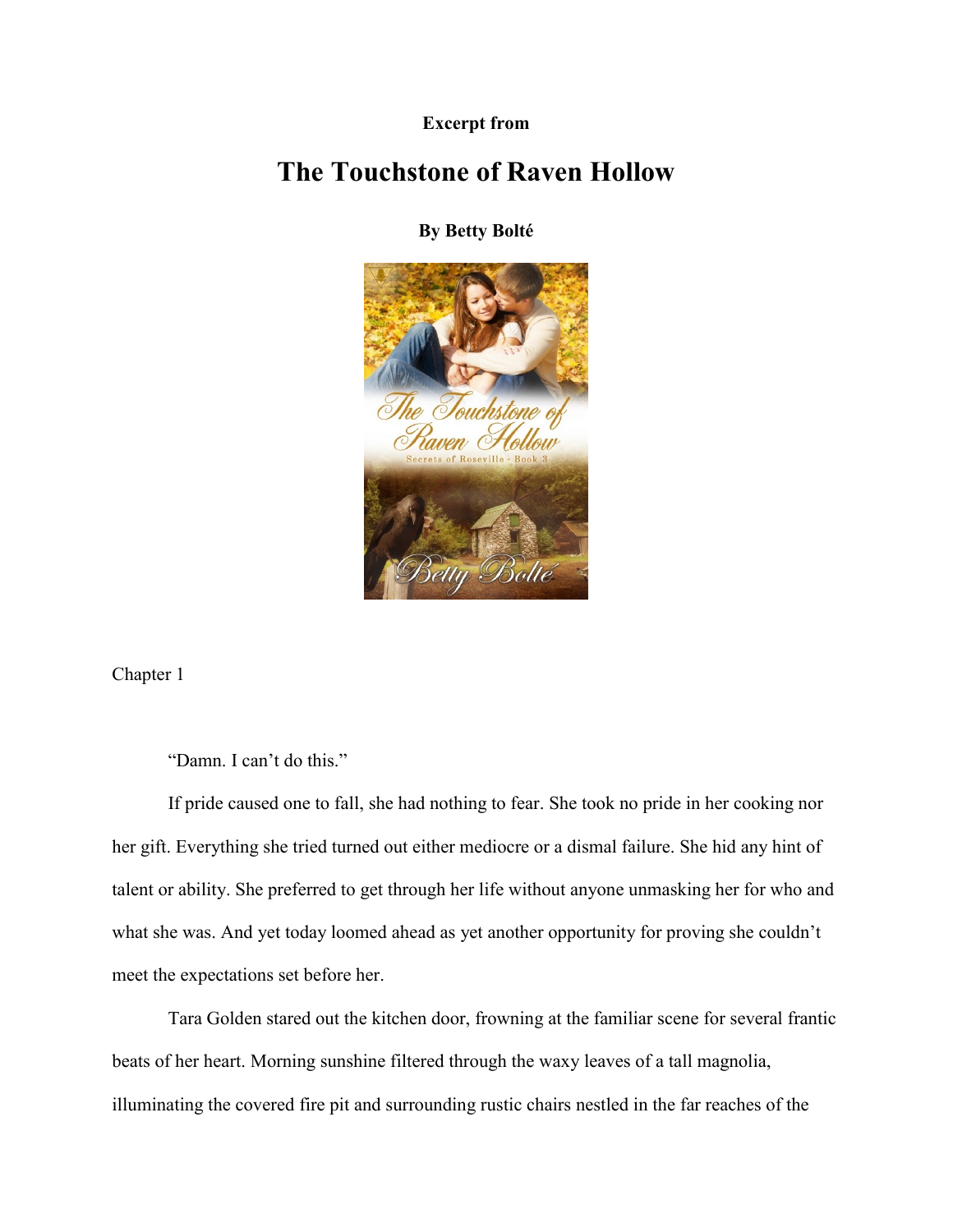yard. The conversation corner in the backyard had witnessed many evenings of laughter and shared secrets. Quiet and private, she escaped to her favorite chair as often as possible. Perhaps she'd snatch a book and brave the November chill. Forget about the pressure to succeed, to pass the unspoken and unfair test, yet again filling her gut with trepidation. No matter how hard she tried.

She pressed her fingers to both temples, trying to quiet her mind as well as her rapid pulse. Her sisters hadn't emerged from their rooms yet, so she had a little time to indulge her whim. She turned away from the window, already mentally sifting through the titles on the shelf at the other end of the room. Just a few minutes would alleviate some of the stress in her soul. As she walked away from the door, her gaze landed on the empty bakery box on the countertop. She dropped her hands, fingers curling into fists, pushing against her legs.

"Double damn." She'd forgotten the buns warming in the oven. She inhaled as she brushed her hair away from her face, pulling it up into a ponytail that grazed her shoulders.

The sweet smell of hot cinnamon and sugar filled the kitchen with memories. Memories of her mother cooking and baking up a storm for family meals. Before she'd died so suddenly three years before. A tear fell on Tara's cheek, and she rubbed the moisture away. She'd cried enough. She surveyed the cozy room, aware of the lingering sense of intruding into a special place ricocheting in her heart. Almost as if she sensed her mother's presence. She hoped not. Although she missed her mother desperately, it helped to think that her mom had found peace. Perhaps one day Tara might also find inner peace. If she ever managed to tame the guilt monster who clawed inside every time she thought of how her mother died.

"Something smells yummy." Beth strode into the sunny room and headed straight for the coffee pot. She wore a forest green pullover sweater with cream corduroy jeans, emphasizing her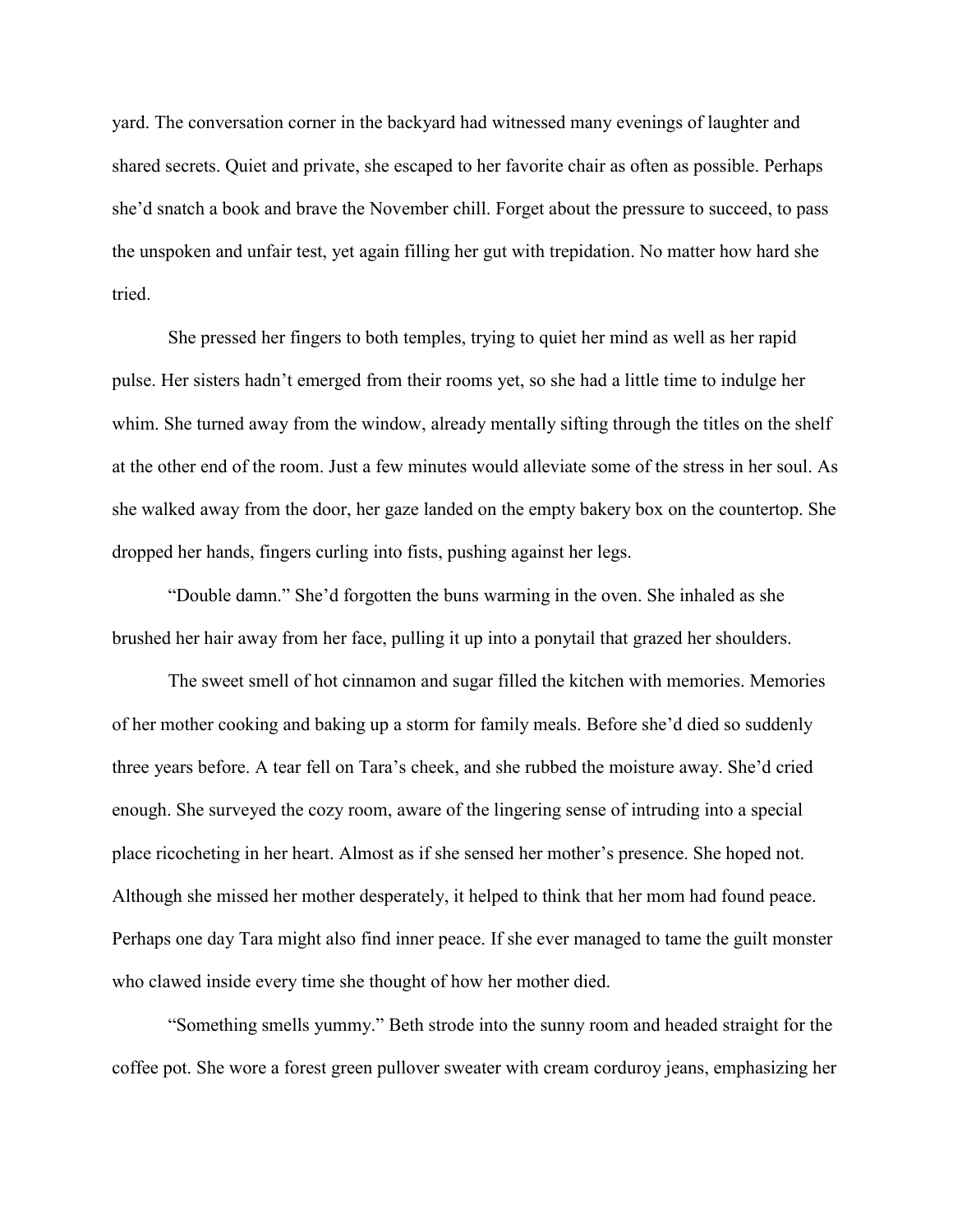slim figure. Bunny slippers with floppy ears completed the outfit with a bit of whimsy. Cup in hand, Tara's older sister pivoted to peer at her. Her expression indicated she'd detected the hot sweet aroma. "Do I smell sticky buns?"

"Yeppers." Tara waved a hand toward the oven as she moved to stand by the center island. She braced a hand on the edge of the counter, noting Beth appeared pulled together as always. "They're best warm."

Tara had chosen khaki jeans, a black cable knit sweater, and black loafers, ready to head to the Golden Owl Books and Brews store right after she finished breakfast. A utilitarian uniform. Ugh. Compared to the trim outfit her next older sister wore, she probably looked dowdy at best. She didn't want to think about how others viewed her attire. She never seemed able to live up to expectations. Her own or her sisters.

"As if you made them yourself, right?" Beth chuckled and then sipped from the steaming mug. "You're not fooling anyone; you know that right?"

She knew it. Tara relived the memories of her mother, Peggy Golden, most every day. Recalled how smart, pretty, and competent she'd been. Envisioning her bustling about the small yet efficient kitchen, an apron covering her slacks and top, while she stirred or sautéed or whatever task necessary to make the most amazing meals. Repasts good for both body and soul. The elegant cakes and tarts, pies and puddings, also caused people to exclaim over them. Tara's kitchen magic was weak by comparison. Despite her best efforts, her meals ended up workmanlike and plain, much like her choice of attire, even if they did nourish the body. The soul was left to fend for itself.

"I'm not trying to." Tara shrugged off her sister's observation. Everyone knew she was not the baker of the family. Sure, she baked occasionally, but never anything fancy or difficult.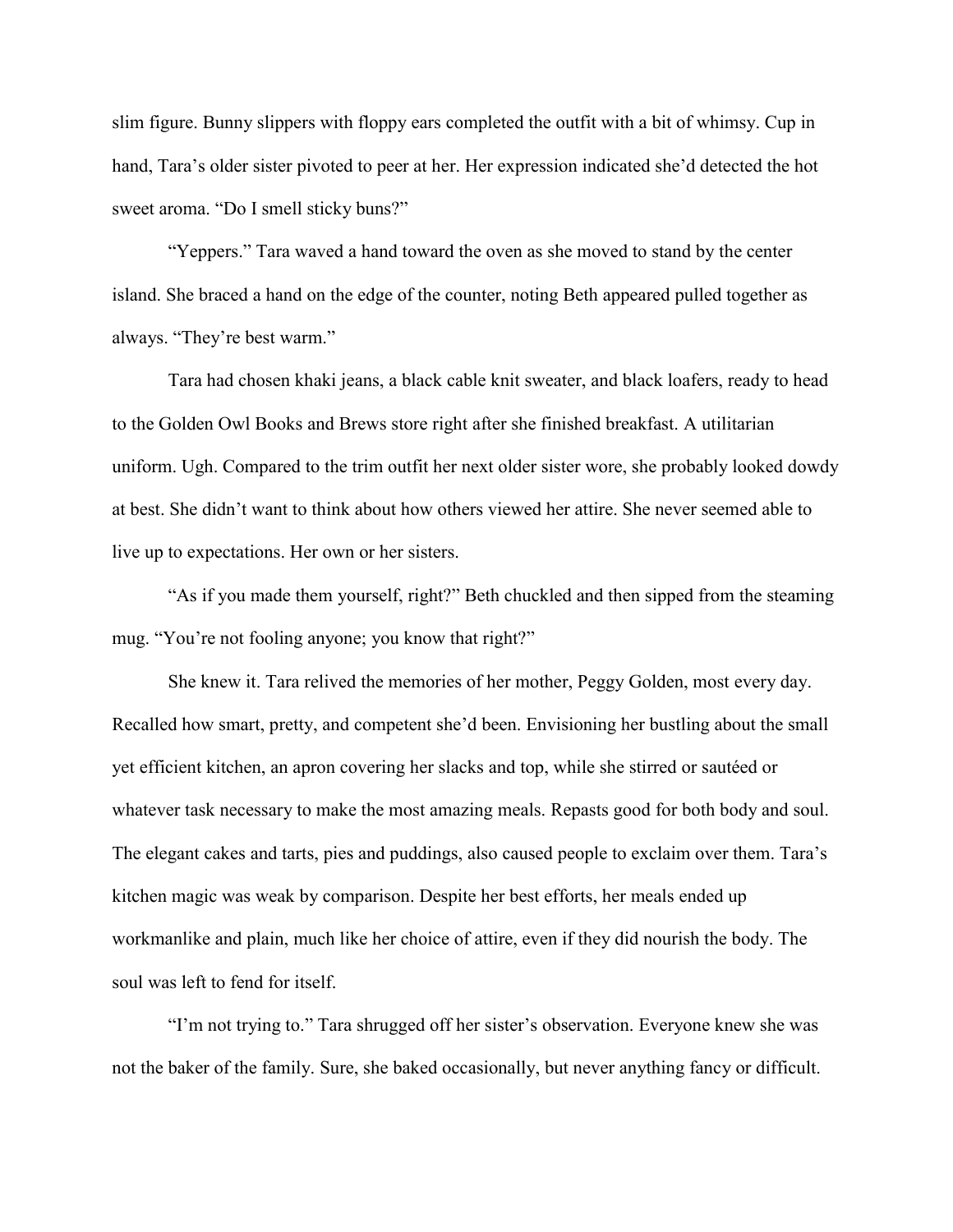She couldn't compete with her sisters in the kitchen. Roxie, in particular, seemed capable of accomplishing anything she set out to do. Tara was not so fortunate. But ask her to make a salad, and she'd whip up the best combination of healthy vegetables and lean protein with a delicious, low-fat dressing any day. She preferred simple and easy to elaborate and difficult. "See? There's the box from the bakery in plain view for all to see."

Beth leaned forward to peruse the label, her golden locks falling around her cheeks to hang over the counter. "The new one over on Poplar Street?"

"The Sweet Serendipity has a nice variety of breakfast buns and bagels." She'd been tempted to buy more than she had but decided to limit the indulgence. Her thighs thanked her. "I imagine I'll be a regular customer."

"Where?" Roxie strolled in, pushing up the sleeves of her crimson Alabama sweatshirt to just below her elbows. Faded blue jeans and brown loafers completed her outfit. Sensible and neat described her perfectly. Roxie spotted the white paperboard box sitting open on the counter and nodded, making her brown and gold ponytail swing side to side. "I see."

"Tara…" Beth pointed toward the stove with a manicured finger. "I think you need to take them out."

"No, they need a few more minutes to be good and gooey warm." Tara pivoted to reassure herself after the note of warning in Beth's voice. "Oh!"

She raced to open the door only to cough as smoke poured into the room, triggering the smoke alarm on the ceiling to blare her embarrassment for all their neighbors to hear. She grabbed the hot pads and quickly pulled the flimsy aluminum pan from the hot interior, popping and smoking, and plopped it on top of the range. With a flick of her wrist, she snapped the dial to the left to turn off the heat. Spinning around, she covered her ears to dampen the blaring of the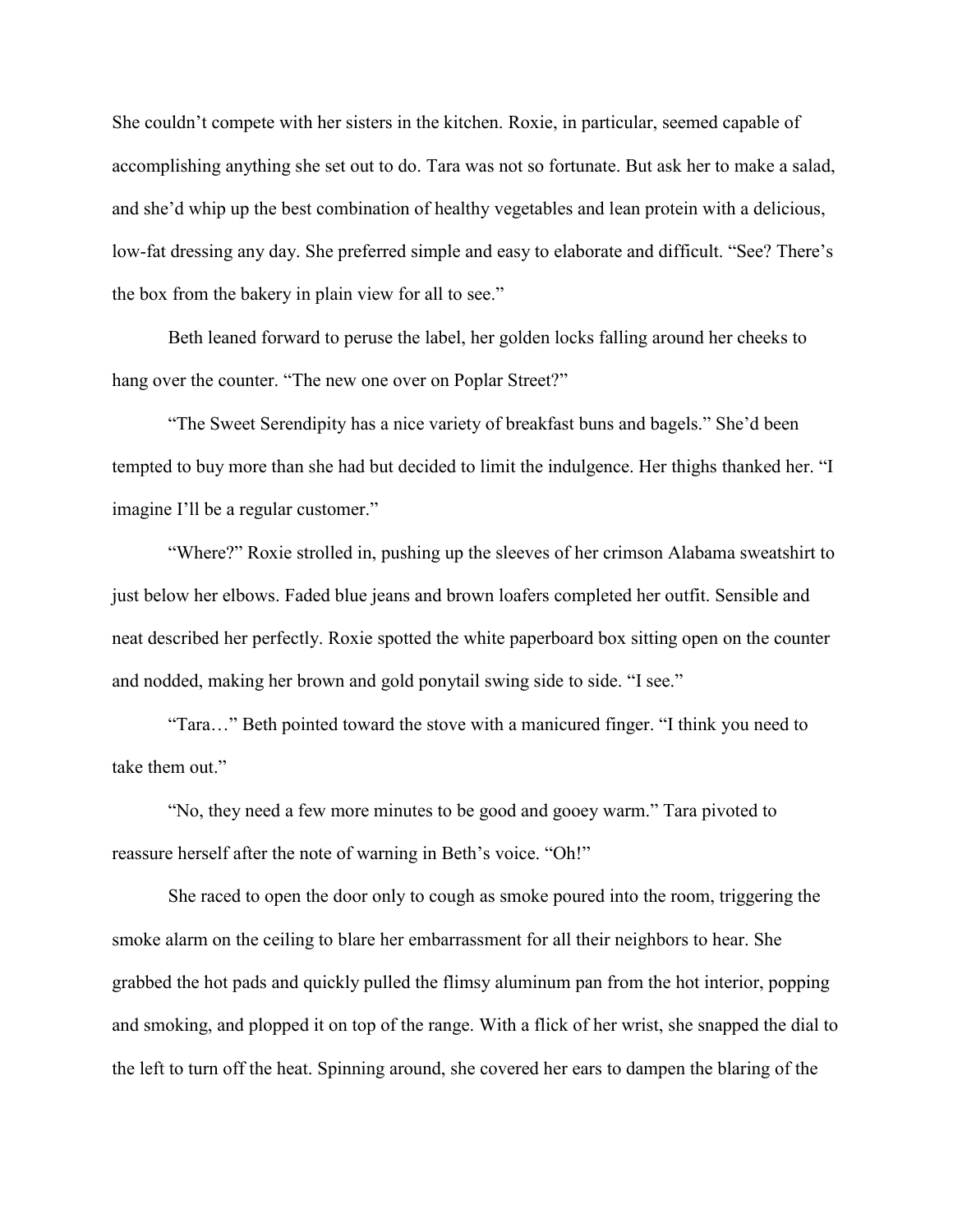obnoxious alarm. Beth had opened the outside door while Roxie used the bakery box to fan the smoke away from the noise maker. After several minutes, the shrieking stopped and Tara forced her shoulders into their normal position. What had she expected?

"You used to know your way around the kitchen, Tara." Roxie tossed the box onto the counter and then retrieved a mug from the rack by the coffee maker. Pouring the dark liquid into the cup, she glanced at Tara. "You need to get over it."

"I'm not sure I can." Tara wouldn't even pretend not to catch her sister's allusion so casually tossed in her direction.

She'd been busy in the kitchen the day her mother died. Baking a lemon cake for her birthday as a surprise. Decorating the layers with chocolate frosting and then writing in yellow buttercream icing had taken forever but she'd managed to finish it with time to spare. Pride had swelled her chest for a change. Not only had she managed to make the two layers the same size without sloping one direction or the other. The writing even ended up legible. Her mother would have been very pleased with how neatly she'd written with the recalcitrant icing.

Only the surprise had been on Tara when she had gone into her mother's bedroom where she'd gone for a nap. She'd felt tired and had a slight ache in her jaw and head. Tara had offered to ease her discomfort, but her mother had insisted it wasn't necessary. A little rest and she'd be good as new. Tara eased up to the side of the bed, and whispered to her. No response, no shift, no eyes opening. Tara gently shook her mother's shoulder and then froze. Her mother had died in her sleep. Alone. Tara had so much she wanted to share with her mother. Then to never have the opportunity, or even the chance to say goodbye. Tears had flowed until she thought she'd choke on them. But arrangements had to be made and people informed of her passing. The following days remained a foggy blur of condolences and sadness. The whole town turned out for her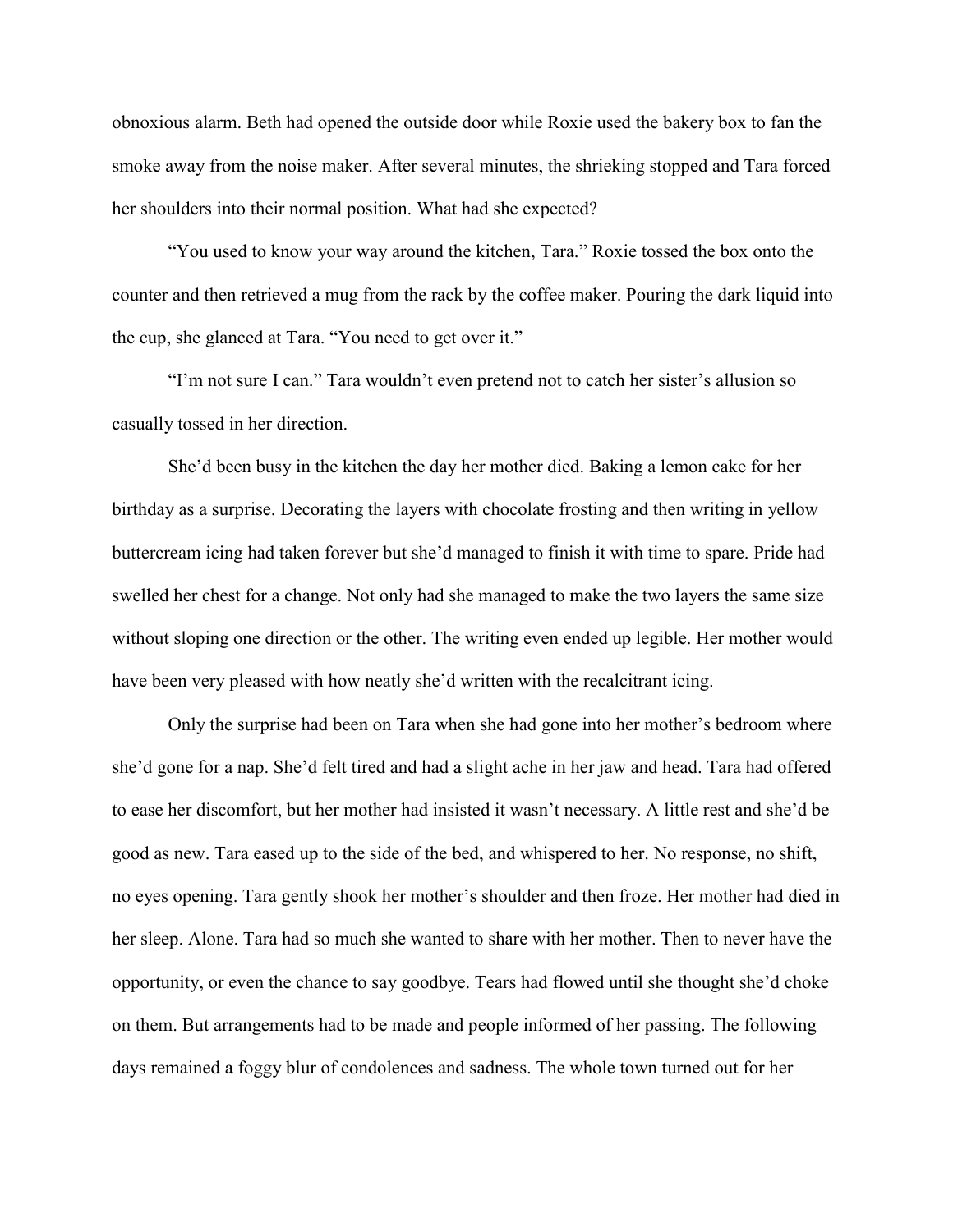mother's funeral. Since Peggy ran the only bookstore in the area around Roseville, Tennessee, everyone knew and adored her.

"It wasn't your fault. It wasn't anyone's." Roxie crossed to Tara's side and peered at her. "You need to put all that behind you and move forward. It's what Mom would have wanted."

How could anyone know what their mother would have asked of them had she lived? People say that they know, but do they really? Peggy Golden had been the sun the three sisters revolved around. They had lived together in the historic home for as long as Tara could remember. Longer, since she was the youngest. She barely remembered her father, Roscoe Golden, as a big man with a big laugh. He'd died before she started kindergarten, leaving her mother to raise the three girls by herself. A cohesive unit until the sun burned out and left the planets to drift apart on their own. Somehow she had to find her way without the pull of a central force.

"They're not too black if you want one." Tara motioned to the pan of sticky buns and then refilled her coffee cup. She'd not apologize for knowing her limitations. An envelope Roxie apparently liked to push farther and farther. At some point, the barrier would break and then she'd fail resplendently. She didn't want to contemplate such a dismal event. "You're braver than I am to wear that to work."

"Do you think folks will mind here in Volunteer territory?" Roxie dipped her head to glance at the stylized white A on the front of the sweatshirt and then grinned at Tara. "I'm not wearing it to the store. I have some errands to run this morning so thought I'd risk it about town. You know, to get a reaction."

One thing the oldest sister could count on was eliciting a reaction from others. Her personality and her attitude seemed to poke and prod people into a strong retort. Always had.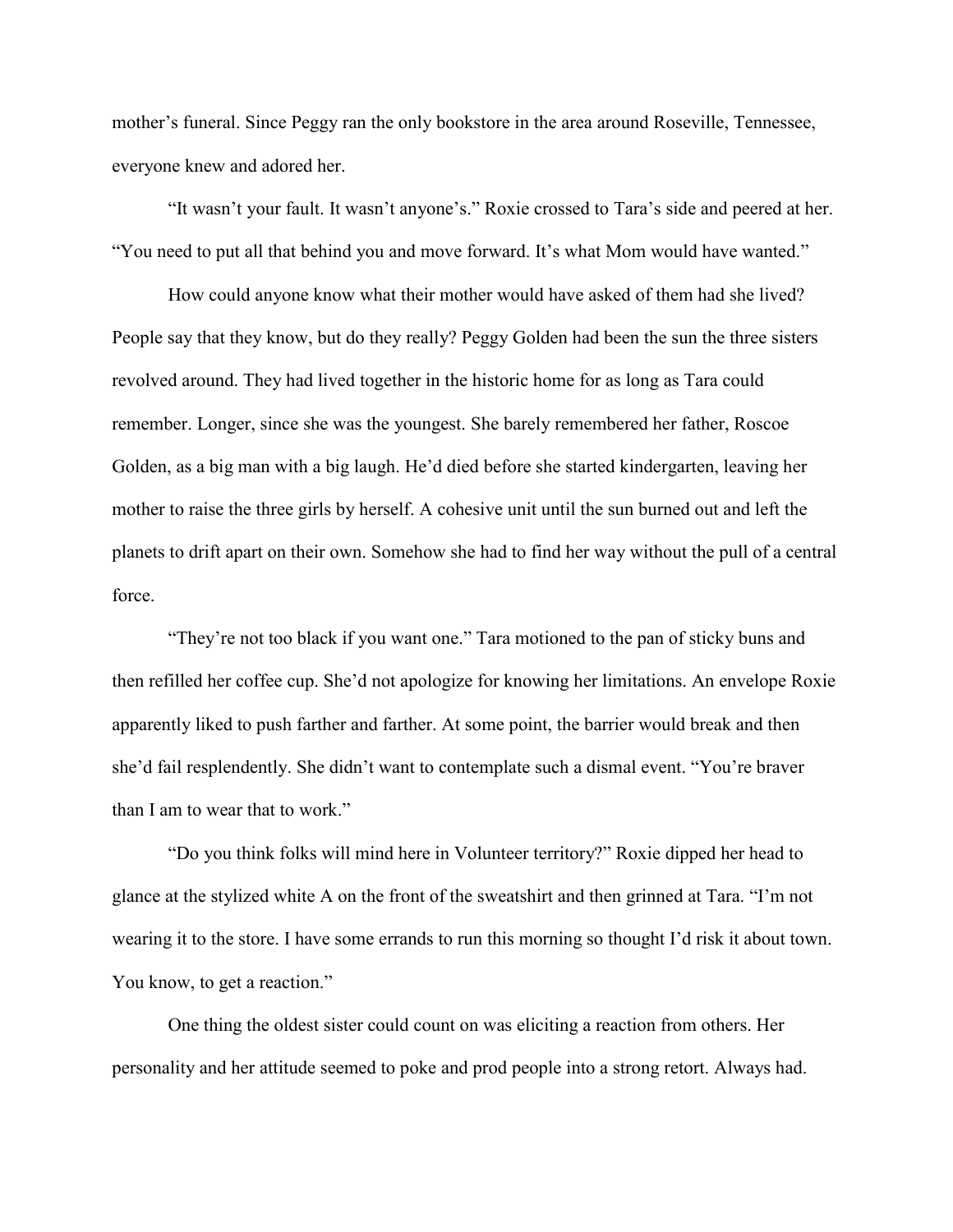Both positive and negative responses seemed to come with an added measure of punch. As if the very air around Roxie intoxicated her audience, reducing their ability to suppress their emotions much like the effect of alcohol.

"I'm sure you will. This small town has a tendency to think small as well." Beth shook her head in mock disapproval, her long hair brushing her shoulders. She studied Roxie's attire for several moments. "You'll surely get noticed. For better or worse."

"That's what I'm hoping for." Roxie burst out laughing, her shoulders shaking as she slapped a hand over her mouth. She moved to the other side of the island, still chuckling. After she regained control, she winked at Beth. "I know I shouldn't do it. Some folks think it's mean. But I love to push buttons."

"You're good at it, too." Tara sipped her coffee before setting the cup on the counter. The sound of Roxie's laughter reminded Tara of her father's, a faint echo of memory decades old.

Beth's dig at the people of Roseville hinted at a growing dissatisfaction with small town life. Not that Beth had said as much, but the increase in the number of snarky observations sparked suspicions of her intent, whether she was aware of them or not. Tara cradled the mug in both hands as she shifted her attention to her oldest sister. She seemed different on this fall morning. The longer she contemplated Roxie, the more certain she became of a change in the air. Not just the clearing of the burned sugar smell, either. Better to find out up front than to leave the lingering sensation to tickle her conscious for hours or days. Been there, done that.

Tara cleared her throat, fingers wrapped around her cold cup. "Speaking of buttons being pushed, you look like you've got a surprise up your sleeve. What's with the grin?"

Roxie aimed hazel eyes at Tara and placed her hands on the island, leaning on the surface to support her torso. "You've always been able to read my moods. That's part of your gift.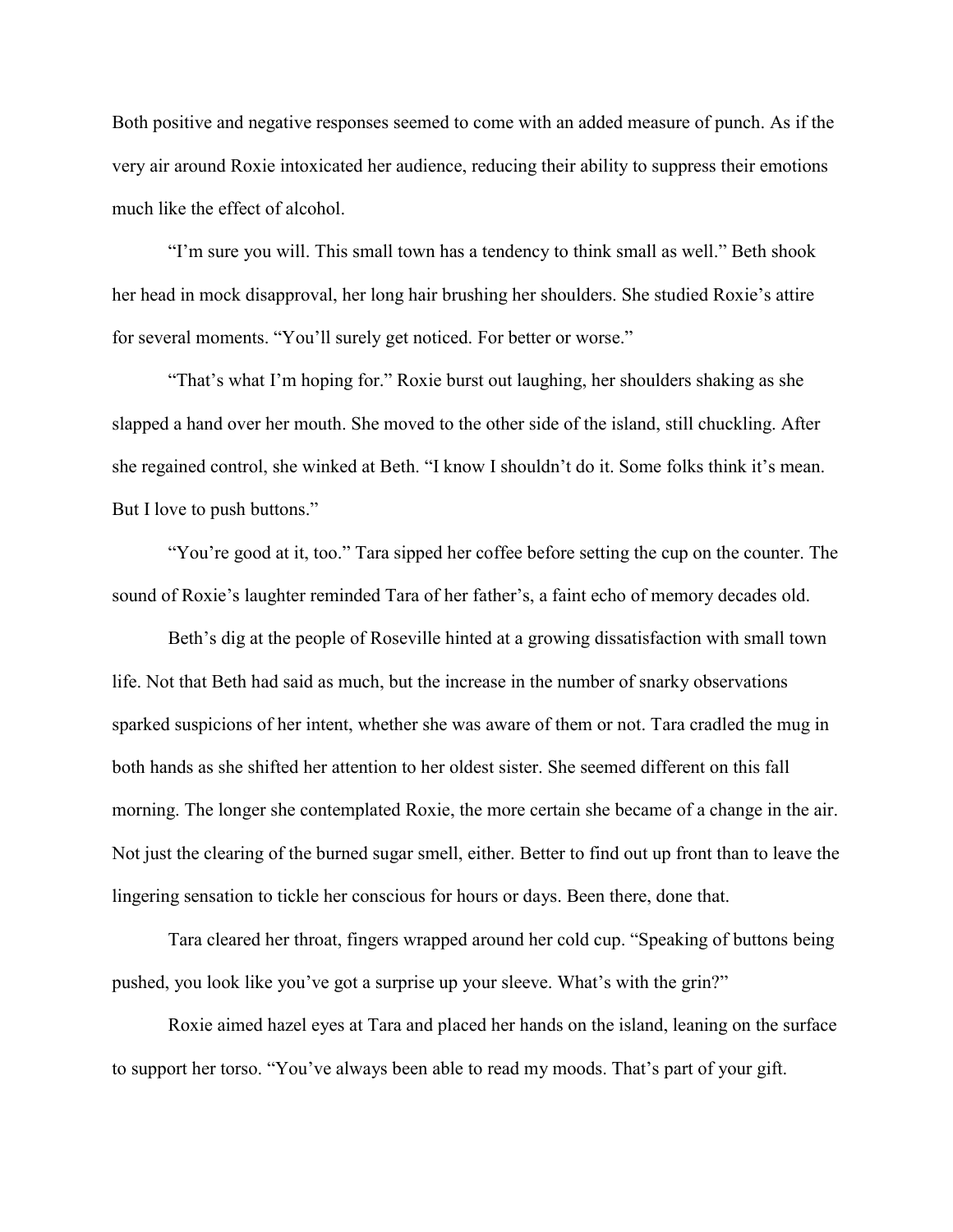You're right. I do have a surprise. Can you guess?"

Her sisters accepted her special abilities because they possessed their own gifts. Ones they employed with extreme caution so others wouldn't suspect. Or at least that was her goal. Roxie tended to hide her proclivities in plain sight, her gift centered in the language of spells and incantations. Beth's gift also was easy to hide. Visions of the future could only be seen in her mind, after all. But Tara's proved impossible to hide completely. She'd tried over the years, but had only mastered subtlety as a smokescreen. Her talent lay in detecting the health and wellbeing of a person and then her touch would set matters aright. But first, she had to determine what was amiss. All of which could require the laying on of hands, literally, which could be tricky to do without raising questions.

She had first discovered her powers when a little girl. Playing at the school with her classmates. One classmate had climbed onto the jungle gym on a sunny, late August day despite the teacher warning the children away from the hot metal. Tara had gravitated toward her, sensing danger and a looming need. But nobody else reacted to the strange sight, the pulsating energy, so she kept mum. Waited with mounting fear for someone else to step in and stop the imminent accident. When the small hand wrapped around first one and then the next bar of the metal playground apparatus, Tara jerked in sympathy. After only a few swings from one to the next, the girl had screamed and dropped to the ground near where Tara watched in horror. The air between them vibrated and pulsed, shimmering and glowing in a terrifying way.

A compulsion overcame her paralysis at the sight of the crying girl and forced her to run to her side and grab both of her raw palms in her own. Tingling in Tara's fingers cooled her palms until the heat in the other girl's hands dissipated like fog before the sun. When she'd removed her hands, Tara was shocked to see the girl's palms healed as if never injured. The girl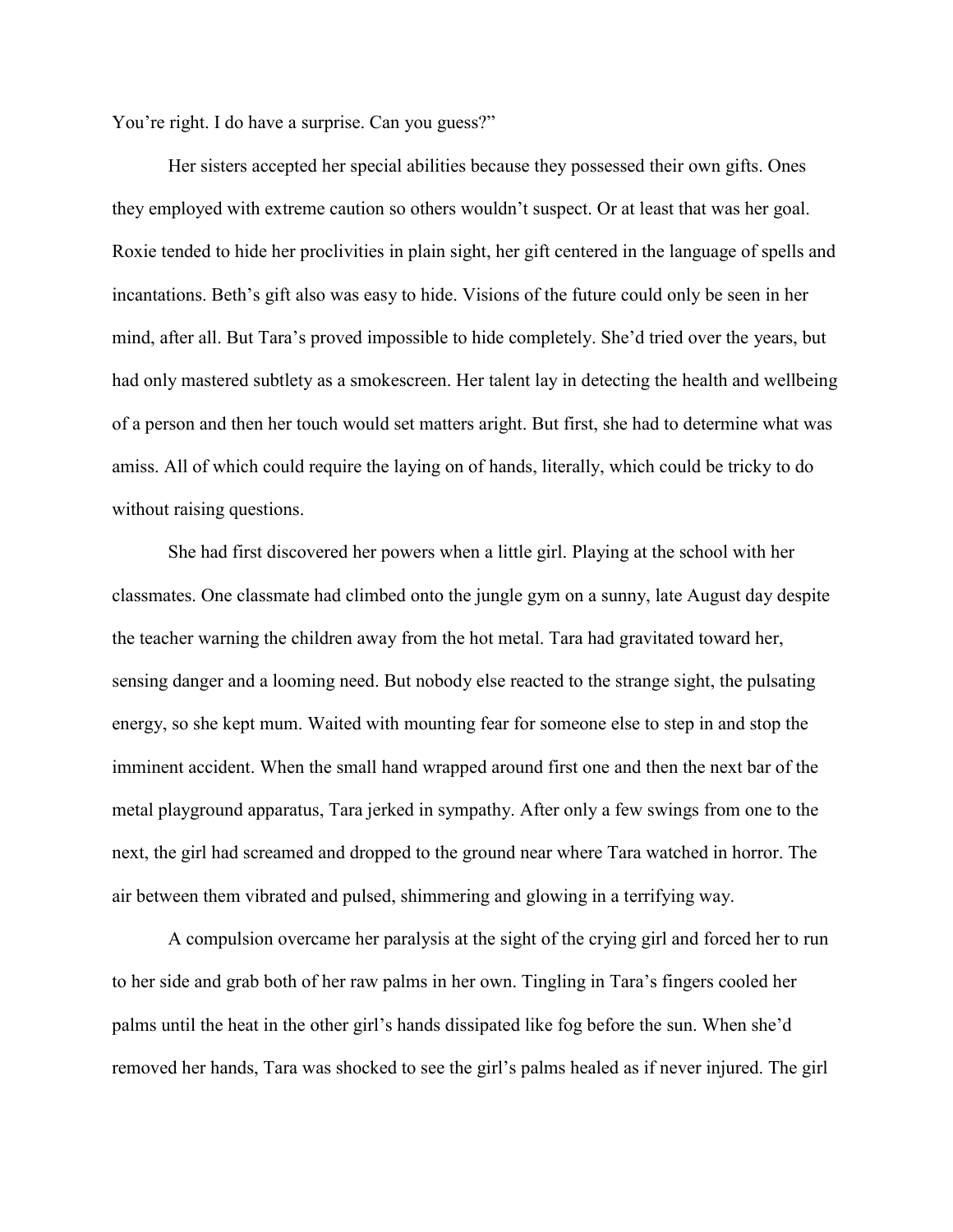had looked at Tara with a grateful yet fearful expression and then jumped up and ran away to surround herself with her friends. Leaving Tara alone and scared with no one to turn to for an explanation of what had occurred.

The looks from her classmates warned Tara something weird and unexplained had happened. Something frightening to everyone around her, including herself. After school recessed for the day, she'd confided to her mother the events of the morning while sitting in the conversation corner. Away from eavesdropping or nosy neighbors. Away from the prying eyes of passersby. Her mother's revelations as to the sisters' true nature proved eye-opening. She'd learned very quickly to keep her ability hidden to avoid being ostracized by others.

As she'd grown older, she'd learned when and how to use her talents. She'd chosen to become an official healer in the form of a licensed midwife in order to provide cover for her healing touch. Brief touches over a short period proved as effective as a longer contact. When she was with her sisters, though, she could employ her gift. Together in their own house, they were safe.

Tara tilted her head to one side and studied her oldest sister for several moments. She sensed Roxie had made a decision, one involving her and Beth. "What have you settled on that we may not approve of?"

"Oh, you're good! I'm sure you'll never guess, so I'll have to tell you." Roxie put her hands on her hips, bracing to reveal her bombshell as a wide smile split her face. She tossed her head, her ponytail whipping over one shoulder. "Paulette called, and she mentioned Grant Markel arrived out at the plantation yesterday unannounced to share Thanksgiving with his brother and her since their parents elected to go on a world cruise over the holidays. She and Zak have tickets tonight for a dinner theater with Meredith and Max, and she was worried about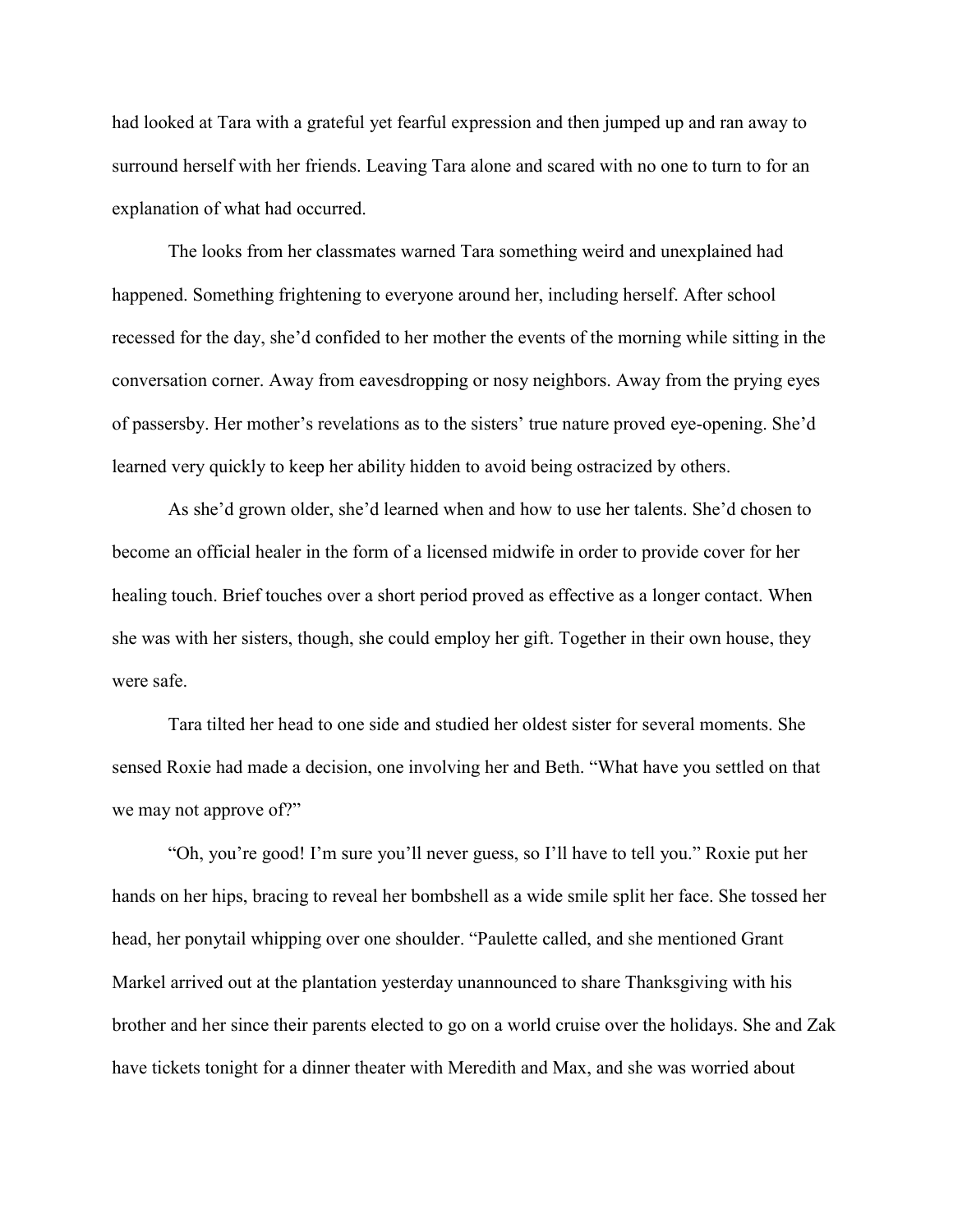Grant being left all alone."

Grant? Tara's heart raced at the thought of the handsome man she'd tried so hard to forget. She'd secretly helped him the month before when he'd accompanied Zak to town in search of some alchemical solution to his desperate medical condition. Several presses of her fingers to his temples were all she needed to save him. Then he'd gone home, and she'd strived to push him out of her mind. Away from her heart.

Yet how could she forget his dove gray eyes smiling at her as they danced? Or the way his thick brown hair with red and gold highlights caught the light from the disco ball on the ceiling? His muscular shoulders swaying to the beat of the energetic tune? The zing of electricity flowing through her fingers when she touched his temples? He was a gorgeous sight, but there was one huge problem. She had no intention of leaving Roseville, her home, or her sisters. When he'd returned to Michigan and his home and work after his week's visit, she had moved on. Well, tried to move forward.

Roxie lifted a charred but still gooey bun from the pan, picking off the black edges with pincer fingers. Taking a bite, she moaned with delight as she chewed and swallowed. At least the buns still tasted good. A plus in Tara's favor.

"He's such a hunk of man. I would love to get to know him better." Beth tapped a finger on the red-and-white checked tablecloth, leaning back in her chair, one brow quirked and lips slightly parted.

Beth's comment sparked a bolt of jealousy, one Tara quickly suppressed. Beth could have him if she wanted him. Tara shot a glance at Roxie, noting the laughter in her eyes as she finished her bun in several quick bites. When Roxie turned her gaze to Tara, her heart sank. "What have you done?"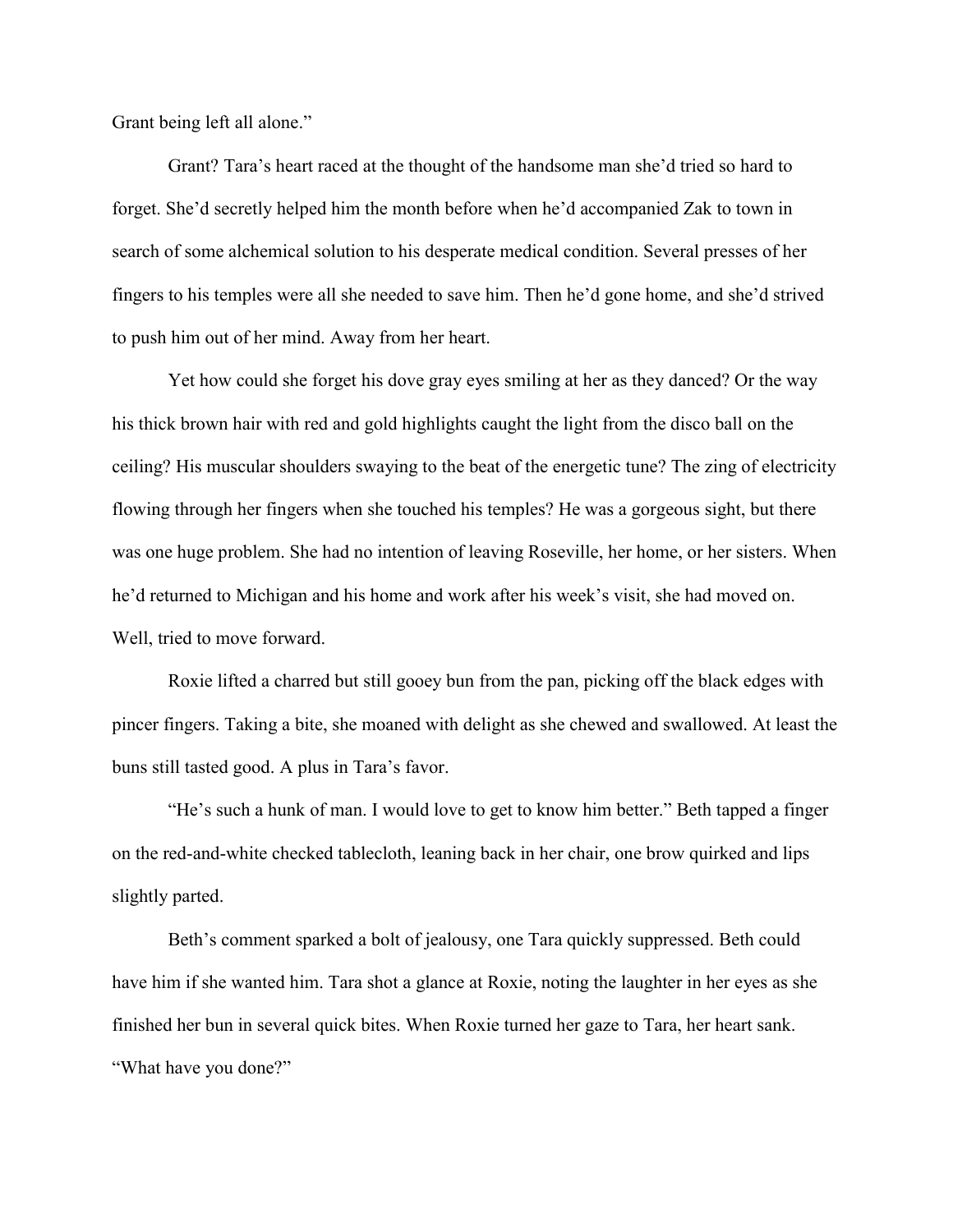"I told her we'd be happy to help keep him busy." Roxie cleaned her fingers on a paper napkin then tossed it into the trash. "He'll come over this evening for dinner."

"Tonight? It's taco night." Tara shook her head, her ponytail whipping her cheeks. Each sister took turns with the cooking so as to share the task or the fun, as the case may be. Today was Tara's day to handle the onerous chore. "I don't want to be responsible for making dinner for him. Let Beth do it instead."

"Why?" Roxie swiveled her head to frown at Tara. "It's the perfect night since he can pick and choose what he wants. It'll be fine."

"Come on, Tara, don't be a wimp." Beth pushed out her chair and stood, bracing one hand on a hip. "Tacos are the easiest thing to make. Even you can't mess them up."

"We'll see." Tara dragged in a breath and let it out with a huff. She'd never had a problem before, so perhaps her sister was right. "Fine. But don't blame me if it all goes wrong."

Roxie sidled over to hug Tara with one arm, her free hand resting on Tara's upper arm, giving her a brief squeeze. "Relax. We've got your back. Besides, it's just Grant, and he's family now."

"Extended family. Through marriage." Tara managed to squash the desire to roll her eyes at the idea of the brawny geologist as close family. "His brother, Zak, married our cousin, Paulette, so that makes Grant, what?"

"A cousin-in-law?" Beth chuckled as she lifted her keys from the hook and headed for the back door. "I've got to get to the bookstore. See you all later."

"I've got to run, too." Roxie dropped her arms to pivot on one foot, snatch her purse from the shelf by the key rack, and follow Beth through the door. The jingle of keys cut off when the door bumped closed.